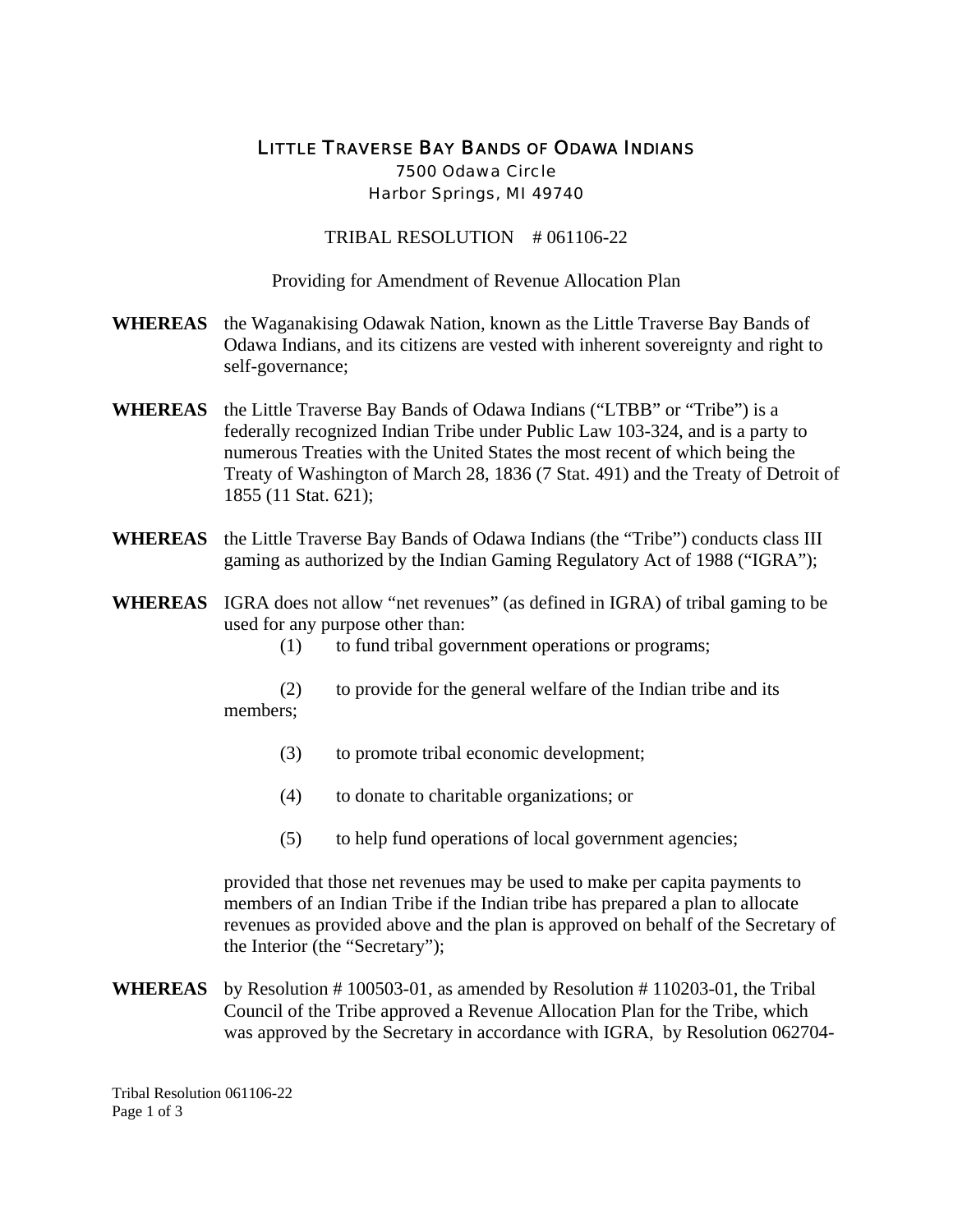07 the Tribal Council kept that Plan in place for subsequent years, which was approved on behalf of the Secretary, and by Resolution 100905-06 Tribal Council amended the definition of "Distributable Net Revenues" in the Plan, which amendment was also approved on behalf of the Secretary;

**WHEREAS** the Tribe seeks to further promote the interests of its minors;

**THEREFORE BE IT RESOLVED** that subject to approval on behalf of the Secretary, the Revenue Allocation Plan is amended by replacing Section VII with the following new Section VII:

## **SECTION VII. ATTACHMENT**

The funds distributed to Tribal members under this Plan shall not be subject to attachment to satisfy any lien, judgment or any other debt, except for enforcement of child support orders entered in the LTBB Tribal Court. Such orders include those entered in original LTBB Tribal Court actions and orders entered by the Tribal Court granting full faith and credit to support orders from other jurisdictions after filing in, and review by, the LTBB Tribal Court.

**FURTHER RESOLVED** that the Tribe shall request approval of this Amendment on behalf of the Secretary, and shall use the Tribe's best efforts to obtain that approval;

**FINALLY RESOLVED** that the Tribal Chairman is authorized and directed to promptly submit this Amendment to the proper federal officials to obtain the Secretary's approval, and to take all action reasonable and necessary to obtain that approval.